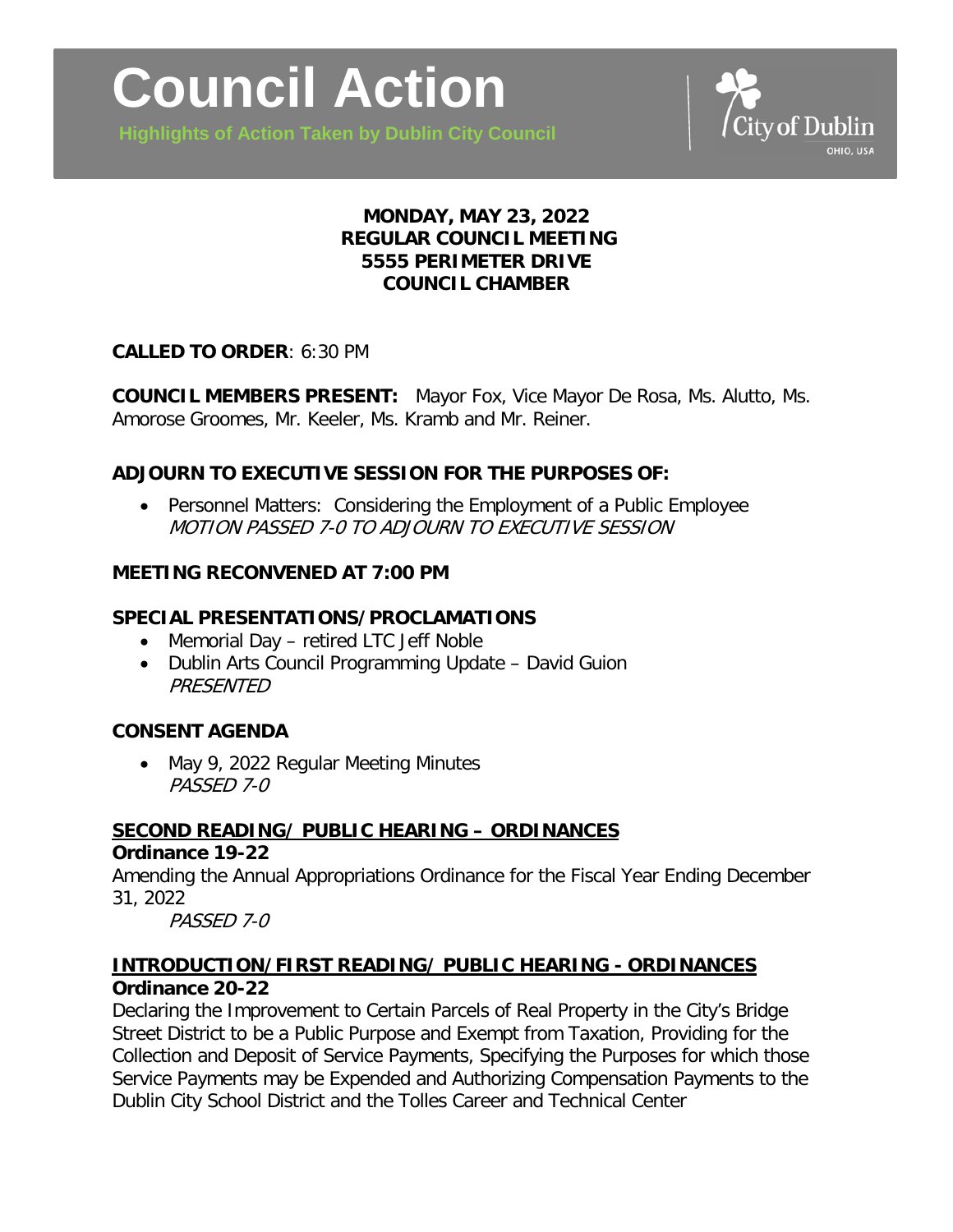RECEIVED FIRST READING. SECOND READING/PUBLIC HEARING IS SCHEDULED FOR THE JUNE 13, 2022 COUNCIL MEETING.

## **Ordinance 21-22**

Adopting the Proposed Tax Budget for Fiscal Year 2023 RECEIVED FIRST READING. SECOND READING/PUBLIC HEARING IS SCHEDULED FOR THE JUNE 13, 2022 COUNCIL MEETING.

## **Ordinance 22-22**

Amending the Annual Appropriations Ordinance for the Fiscal Year Ending December 31, 2022

RECEIVED FIRST READING. SECOND READING/PUBLIC HEARING IS SCHEDULED FOR THE JUNE 13, 2022 COUNCIL MEETING.

# **Ordinance 23-22**

Amendment to Zoning Code Section 153.999 to Update the Penalty Code Regarding Demolition of Historic Structures

RECEIVED FIRST READING. SECOND READING/PUBLIC HEARING IS SCHEDULED FOR THE JUNE 13, 2022 COUNCIL MEETING.

# **INTRODUCTION/PUBLIC HEARING/VOTE – RESOLUTIONS**

### **Resolution 23-22**

Authorizing the City Manager to Execute an Intergovernmental Agreement with the Franklin County Commissioners for the Administration of wireless 9-1-1 Government Assistance Funds

PASSED 7-0

# **Resolution 24-22**

Accepting the Lowest and Best Bid for the 2022 Sanitary Sewer and Stormwater Maintenance Programs PASSED 7-0

### **Resolution 25-22**

Accepting the Lowest and Best Bid for the 2022 Street Maintenance Program – Phase 1 PASSED 7-0

### **Resolution 26-22**

Accepting the Lowest and Best Bid for the 2022 Street Maintenance Program – Phase 2 PASSED 7-0